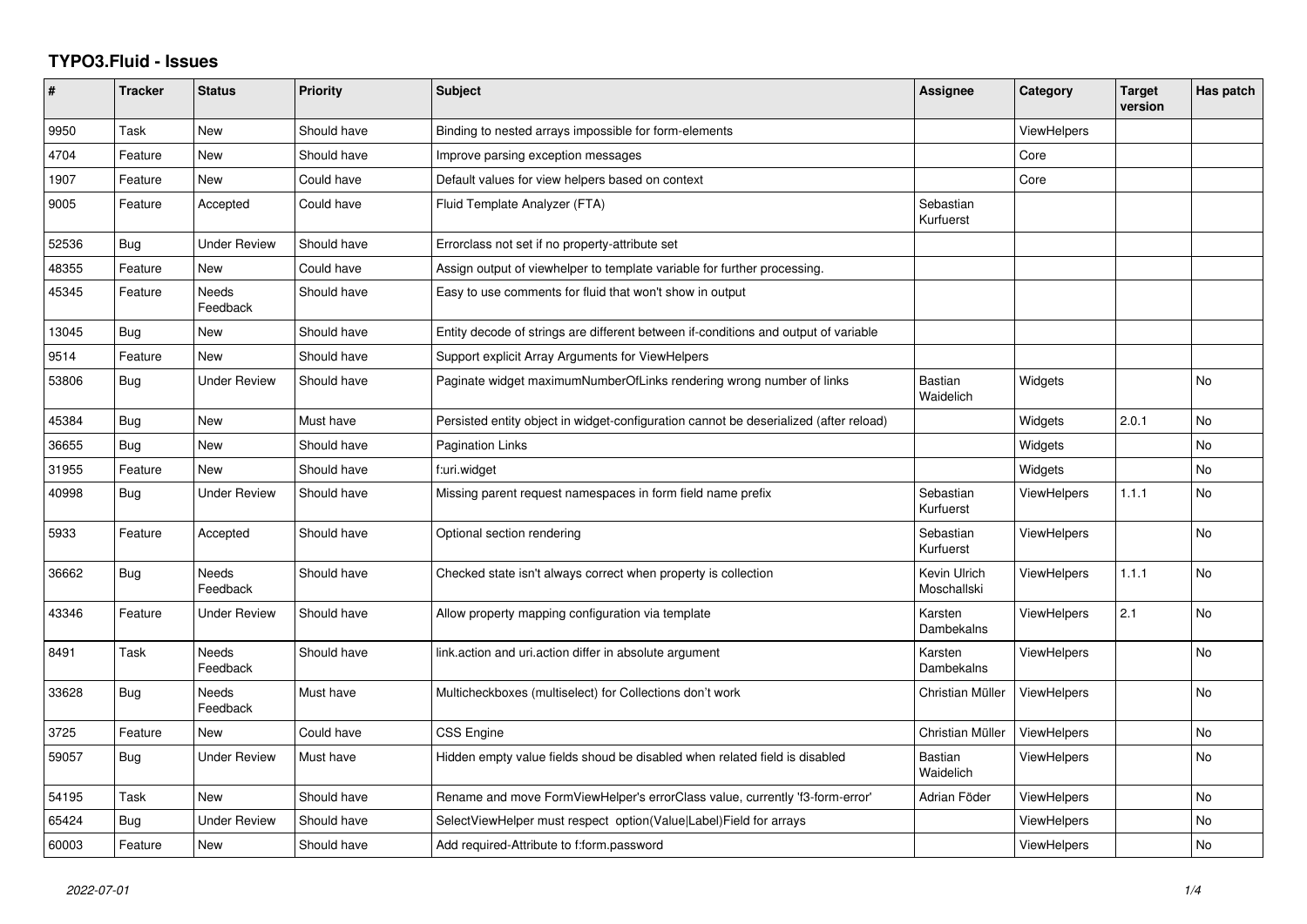| ∦     | <b>Tracker</b> | <b>Status</b>            | Priority             | <b>Subject</b>                                                                                         | <b>Assignee</b>        | Category    | <b>Target</b><br>version | Has patch |
|-------|----------------|--------------------------|----------------------|--------------------------------------------------------------------------------------------------------|------------------------|-------------|--------------------------|-----------|
| 54284 | Bug            | New                      | Should have          | Default Option for Switch/Case VH                                                                      |                        | ViewHelpers |                          | <b>No</b> |
| 51100 | Feature        | New                      | Must have            | Links with absolute URI should have the option of URI Scheme                                           |                        | ViewHelpers |                          | No        |
| 49600 | Bug            | New                      | Should have          | f:form tag shown as a HTML on frontend                                                                 |                        | ViewHelpers |                          | No        |
| 44234 | Bug            | <b>Under Review</b>      | Should have          | selectViewHelper's sorting does not respect locale collation                                           |                        | ViewHelpers | 2.1                      | No        |
| 40064 | Bug            | New                      | Must have            | Multiselect is not getting persisted                                                                   |                        | ViewHelpers |                          | No        |
| 39936 | Feature        | New                      | Should have          | registerTagAttribute should handle default values                                                      |                        | ViewHelpers |                          | No        |
| 37619 | Bug            | New                      | Should have          | Fatal Error when using variable in name attribute of Section ViewHelper                                |                        | ViewHelpers |                          | No        |
| 36410 | Feature        | New                      | Should have          | Allow templates to send arguments back to layout                                                       |                        | ViewHelpers |                          | No        |
| 34682 | Bug            | <b>Under Review</b>      | Should have          | Radio Button missing checked on validation error                                                       |                        | ViewHelpers |                          | No        |
| 34309 | Task           | New                      | Could have           | Unknown ViewHelpers cause exception - should be handled more graceful                                  |                        | ViewHelpers |                          | No        |
| 26664 | Task           | <b>New</b>               | Won't have this time | Clean up Form ViewHelpers                                                                              |                        | ViewHelpers |                          | No        |
| 26658 | Task           | New                      | Won't have this time | Make Form ViewHelpers consistent                                                                       |                        | ViewHelpers |                          | No        |
| 10911 | Task           | New                      | Should have          | Tx_Fluid_ViewHelpers_Form_AbstractFormViewHelper->renderHiddenIdentityField<br>should be more reliable |                        | ViewHelpers |                          | No        |
| 8648  | Bug            | New                      | Should have          | format.crop ViewHelper should support all features of the crop stdWrap function                        |                        | ViewHelpers |                          | <b>No</b> |
| 60181 | Feature        | New                      | Could have           | Caching mechanism for Fluid Views/Templates                                                            |                        | View        |                          | No        |
| 46289 | Bug            | <b>Needs</b><br>Feedback | Should have          | Enable Escaping Interceptor in XML request format                                                      |                        | View        | 2.0.1                    | <b>No</b> |
| 45394 | Task           | <b>New</b>               | Should have          | Forwardport Unit test for standalone view                                                              |                        | View        |                          | <b>No</b> |
| 43072 | Task           | New                      | Should have          | Remove TOKENS for adding templates fallback in Backporter                                              |                        | View        |                          | No        |
| 38369 | Bug            | New                      | Must have            | Resource ViewHelpers should not fall back to request package                                           |                        | View        |                          | No        |
| 8989  | Feature        | <b>Needs</b><br>Feedback | Could have           | Search path for fluid template files                                                                   |                        | View        |                          | No        |
| 33394 | Feature        | Needs<br>Feedback        | Should have          | Logical expression parser for BooleanNode                                                              | <b>Tobias Liebig</b>   | Core        |                          | <b>No</b> |
| 33551 | Bug            | New                      | Must have            | View helper values break out of a partial scope                                                        | Sebastian<br>Kurfuerst | Core        |                          | <b>No</b> |
| 12863 | Bug            | New                      | Should have          | Attributes of a viewhelper can't contain a '-'                                                         | Sebastian<br>Kurfuerst | Core        |                          | No        |
| 62346 | Feature        | New                      | Could have           | f:comment should have high precende                                                                    |                        | Core        | 3.x                      | No        |
| 46257 | Feature        | <b>Under Review</b>      | Should have          | Add escape sequence support for Fluid                                                                  |                        | Core        |                          | No        |
| 39990 | Bug            | New                      | Should have          | Same form twice in one template: hidden fields for empty values are only rendered<br>once              |                        | Core        |                          | No        |
| 30555 | Feature        | New                      | Could have           | Make TagBuilder more extensible                                                                        |                        | Core        |                          | No        |
| 27607 | Bug            | New                      | Must have            | Make Fluid comparisons work when first element is STRING, second is NULL.                              |                        | Core        |                          | No        |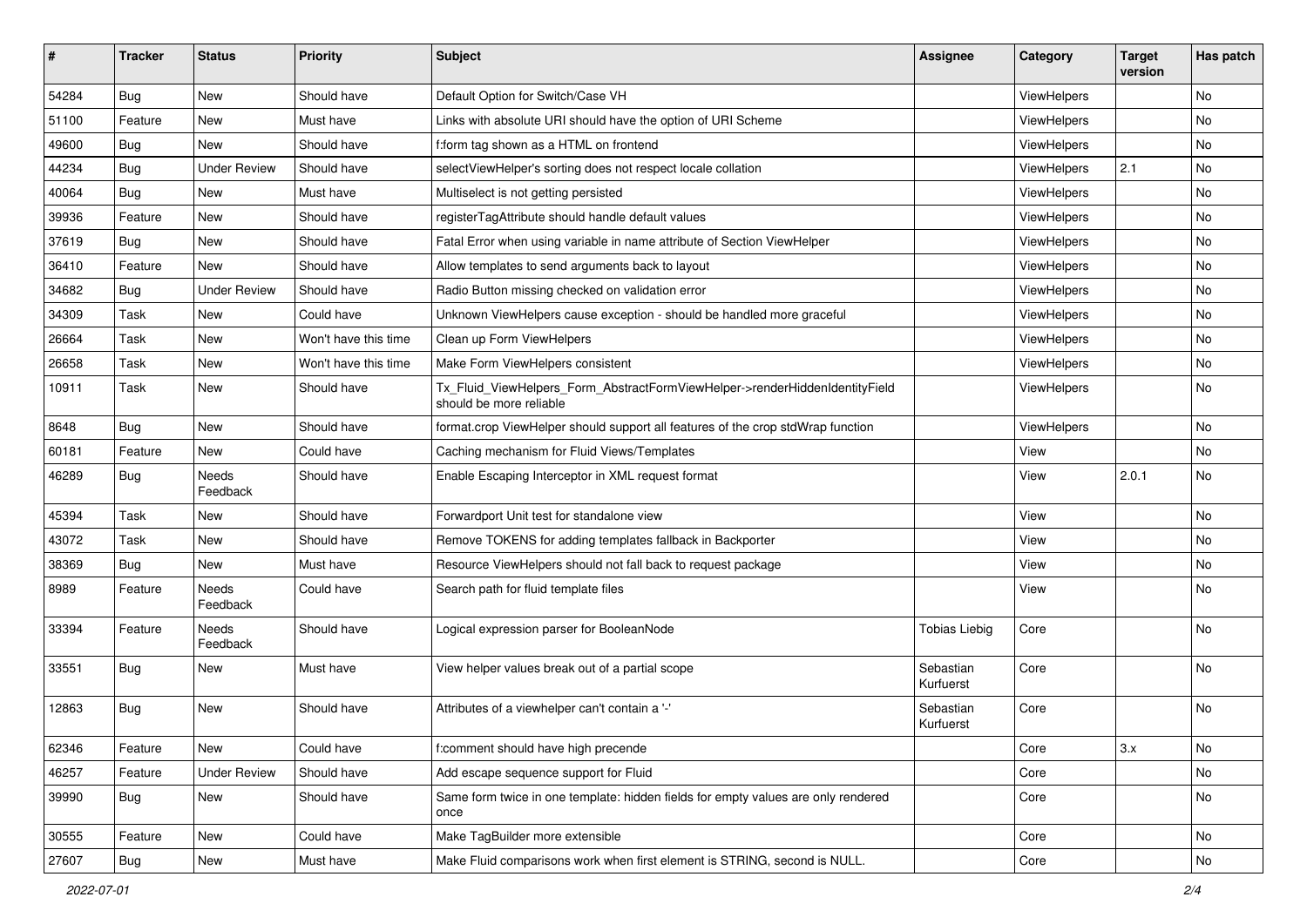| ∦     | <b>Tracker</b> | <b>Status</b>            | <b>Priority</b> | <b>Subject</b>                                                                                | Assignee               | Category | <b>Target</b><br>version | Has patch     |
|-------|----------------|--------------------------|-----------------|-----------------------------------------------------------------------------------------------|------------------------|----------|--------------------------|---------------|
| 10472 | Feature        | New                      | Could have      | Fluid Standalone distribution                                                                 |                        | Core     |                          | No            |
| 3481  | Bug            | New                      | Should have     | Use ViewHelperVariableContainer in PostParseFacet                                             |                        | Core     |                          | No            |
| 28551 | Bug            | Accepted                 | Should have     | (v4) backport VHTest                                                                          | Sebastian<br>Kurfuerst |          |                          | No            |
| 52640 | Feature        | <b>Under Review</b>      | Should have     | Create an UnlessViewHelper as opposite to the IfViewHelper                                    | Marc Neuhaus           |          |                          | No            |
| 37095 | Feature        | New                      | Should have     | It should be possible to set a different template on a Fluid TemplateView inside an<br>action | Christopher<br>Hlubek  |          |                          | No            |
| 55008 | Bug            | <b>Under Review</b>      | Should have     | Interceptors should be used in Partials                                                       | Christian Müller       |          |                          | No            |
| 60271 | Feature        | New                      | Should have     | Paginate viewhelper, should also support arrays                                               |                        |          |                          | No            |
| 58983 | Bug            | New                      | Should have     | format.date does not respect linebreaks and throws exception                                  |                        |          |                          | No            |
| 58921 | Bug            | New                      | Should have     | f:form.* VHs crash if NOT inside f:form but followed by f:form                                |                        |          |                          | No            |
| 57885 | Bug            | New                      | Must have       | Inputs are cleared from a second form if the first form produced a vallidation error          |                        |          |                          | No            |
| 56237 | Task           | New                      | Should have     | in-line (Condition) ViewHelpers should not evaluate on parsing                                |                        |          |                          | No            |
| 52591 | Bug            | <b>New</b>               | Should have     | The Pagination Widget broken for joined objects                                               |                        |          |                          | No            |
| 52419 | Bug            | New                      | Should have     | Wrong PHPDocs notation for default value inline f:translate viewhelper                        |                        |          | 2.0                      | No            |
| 51277 | Feature        | New                      | Should have     | ViewHelper context should be aware of actual file occurrence                                  |                        |          |                          | No            |
| 50888 | <b>Bug</b>     | <b>Under Review</b>      | Should have     | WSOD by changing name of section and if Fluid caches are generated                            |                        |          |                          | No            |
| 49756 | Feature        | <b>Under Review</b>      | Should have     | Select values by array key in checkbox viewhelper                                             |                        |          |                          | No            |
| 49038 | Bug            | <b>New</b>               | Must have       | form.select does not select the first item if prependOptionValue is used                      |                        |          |                          | No            |
| 47669 | Task           | New                      | Should have     | FormViewHelper does not define the default request method                                     |                        |          |                          | No            |
| 47006 | Bug            | <b>Under Review</b>      | Should have     | widget identifier are not unique                                                              |                        |          |                          | No            |
| 46545 | Feature        | New                      | Should have     | Better support for arrays in options of SelectViewHelper                                      |                        |          |                          | No            |
| 46091 | Task           | <b>Needs</b><br>Feedback | Should have     | Show source file name and position on exceptions during parsing                               |                        |          |                          | No            |
| 45153 | Feature        | <b>New</b>               | Should have     | f:be.menus.actionMenuItem - Detection of the current select option is insufficient            |                        |          |                          | No            |
| 43071 | Task           | New                      | Should have     | Remove TOKENS for adding fallback teplates in B                                               |                        |          |                          | No            |
| 42743 | Task           | <b>New</b>               | Should have     | Remove inline style for hidden form fields                                                    |                        |          |                          | No            |
| 42397 | Feature        | New                      | Should have     | Missing viewhelper for general links                                                          |                        |          |                          | No            |
| 40081 | Feature        | New                      | Should have     | Allow assigned variables as keys in arrays                                                    |                        |          |                          | $\mathsf{No}$ |
| 38130 | Feature        | New                      | Should have     | Checkboxes and multiple select fields should have an assignable default value                 |                        |          |                          | No            |
| 33215 | Feature        | New                      | Should have     | RFC: Dynamic values in ObjectAccess paths                                                     |                        |          |                          | No            |
| 28554 | Bug            | New                      | Should have     | (v4) implement feature flag to disable caching                                                |                        |          |                          | No            |
| 28553 | <b>Bug</b>     | New                      | Should have     | improve XHProf test setup                                                                     |                        |          |                          | No            |